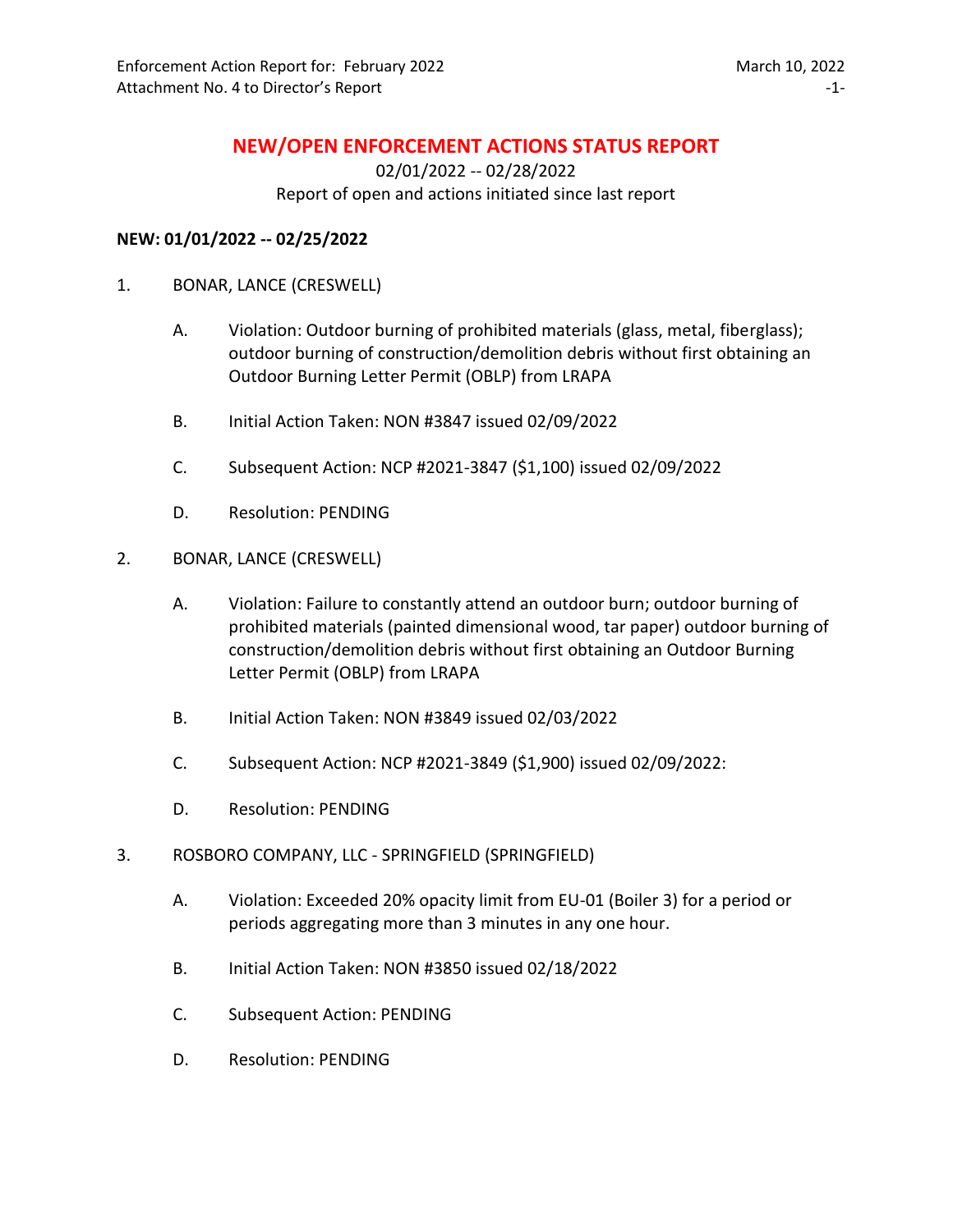## **ACTIONS PERFORMED (Enforcement actions issued prior to 01/01/2022 with action in the current reporting period):**

- 1. JASPER WOOD PRODUCTS, LLC (JASPER)
	- A. Violation: Failure to submit notice and obtain approval from LRAPA prior to the construction/installation of a portable natural gas fired boiler; failure to submit notice and obtain approval from LRAPA prior to the construction/installation of equipment associated with veneer manufacturing (green end). Failure to abide by stationary source permitting requirements in accordance with conditions G14. through G20. referenced in Jasper Wood Products Title V Permit #206117.
	- B. Initial Action Taken: NON #3844 issued 11/17/2021
	- C. Subsequent Action: NCP #2021-3844 (\$12,000) issued 02/25/2022
	- D. Resolution: PENDING
- 2. LACEY, NOAH T. (EUGENE)
	- A. Violation: Failure to conduct an outdoor burn in accordance with residential outdoor material burning requirements; and conducting an outdoor burn of construction and demolition waste without obtaining an Outdoor Burn Permit Letter from LRAPA.
	- B. Initial Action Taken: NON #3848 issued 12/15/2021
	- C. Subsequent Action: NCP #2021-3848 (\$175) issued 12/16/2021: request for reduction under review approved and reduced to \$125 - paid
	- D. Resolution: CASE CLOSED on 02/11/2022

**PENDING (Enforcement actions issued prior to 01/01/2022 with no subsequent action in the current reporting period):**

- 1. OREGON INDUSTRIAL LUMBER PRODUCTS, I (SPRINGFIELD)
	- A. Violation: Respondent continues to operate wood fired boiler in such a manner as to cause the deposition of ash fallout on the property of other persons and has failed to correct the issue in a timely manner.